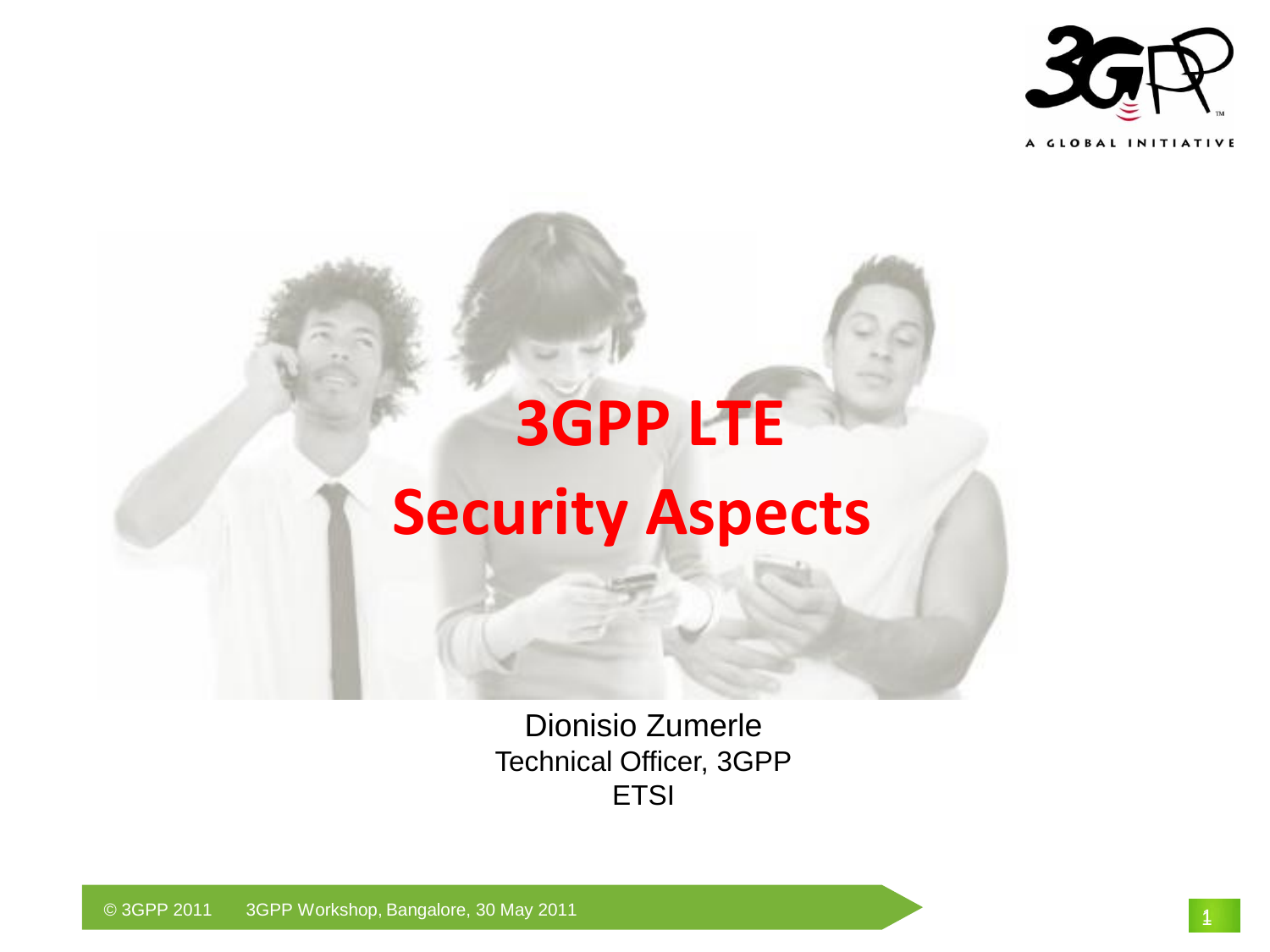# **Contents**



- LTE security architecture
- Security algorithms
- Lawful Interception
- Backhaul Security
- Relay Node Security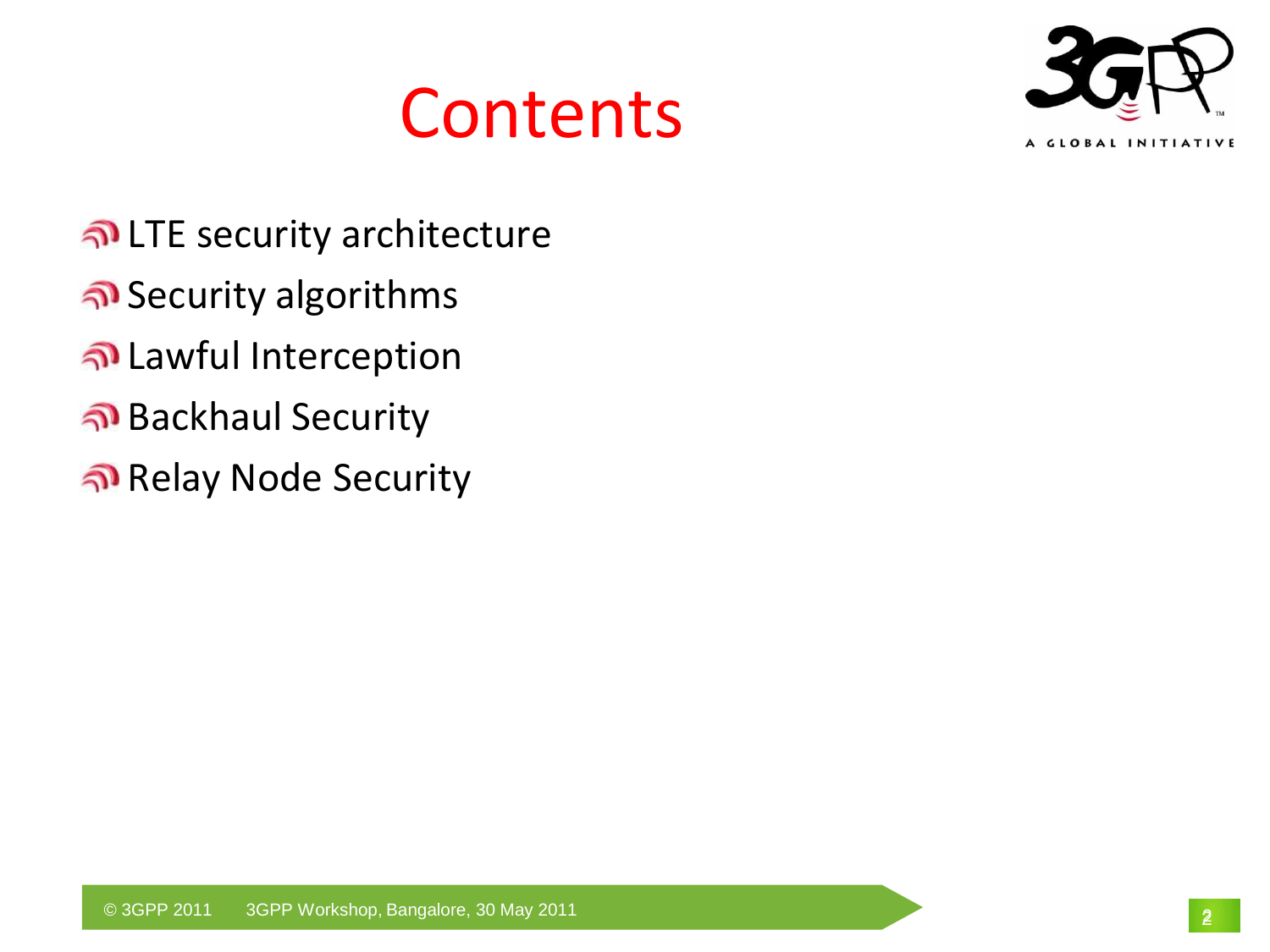

#### LTE Security Architecture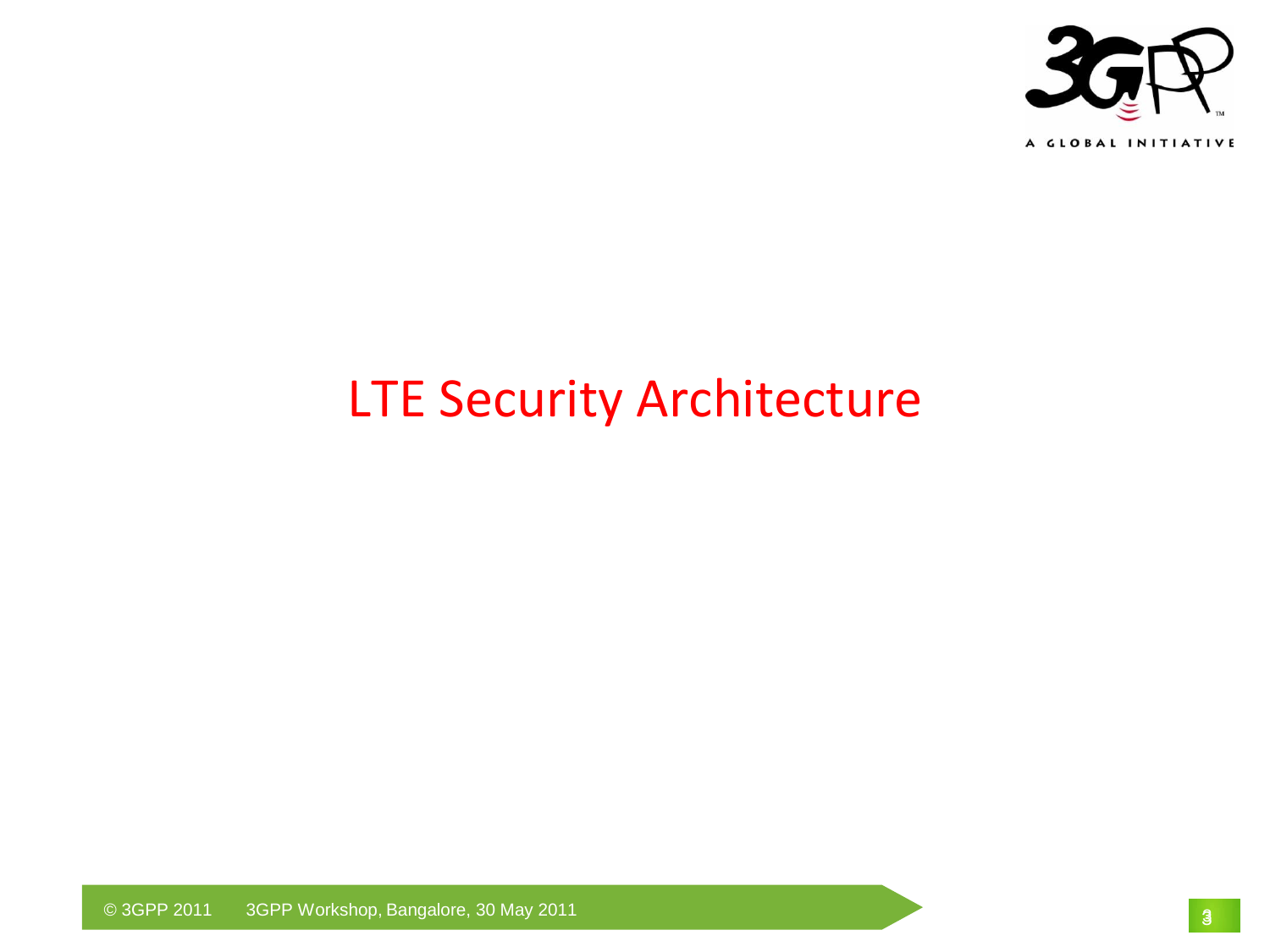#### LTE Security:

#### UMTS Security and LTE Architectural impact



- UMTS security enhancements:  $\mathbf{v}$ 
	- **Mutual authentication**
	- **Integrity keys**
	- **Public algorithms**
	- **"Deeper" encryption**
	- **Longer key length**
- LTE Architecture:
	- **Flat architecture**
	- **Separation of control plane and user plane**
	- **eNodeB instead of NodeB/RNC**
	- **All-IP network**
	- **Interworking with legacy and non-3GPP networks**
- Characteristics of LTE Security
	- **Re-use of UMTS Authentication and Key Agreement (AKA)**
	- **Use of USIM required (GSM SIM excluded)**
	- **Extended key hierarchy**
	- **Possibility for longer keys**
	- **Greater protection for backhaul**
	- **Integrated interworking security for legacy and non-3GPP networks**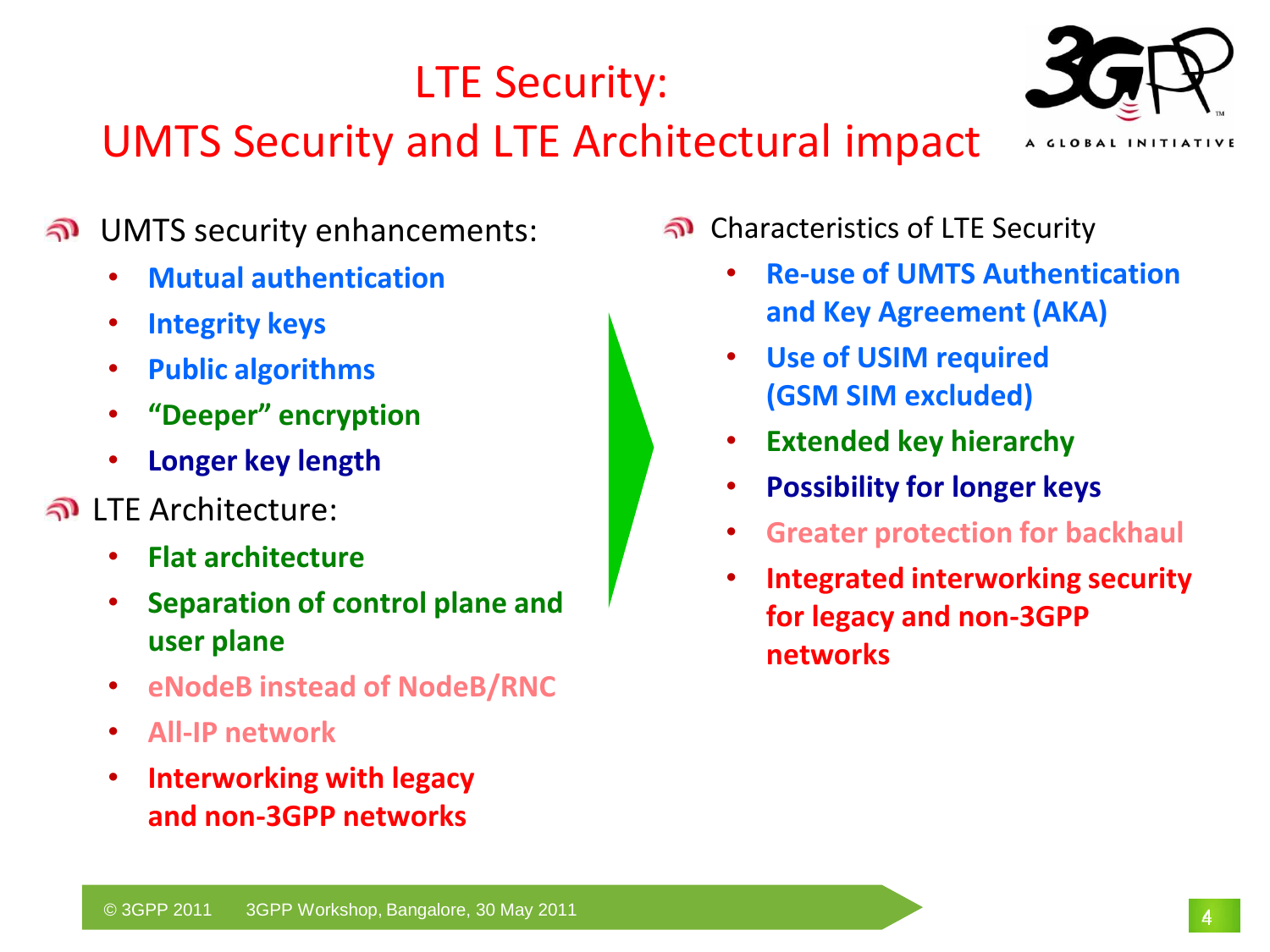# AKA and signalling protection





Confidentiality and integrity for signalling only (NAS) Confidentiality and integrity for signalling and confidentiality for user plane (RRC & NAS)

Optional user plane protection (IPsec)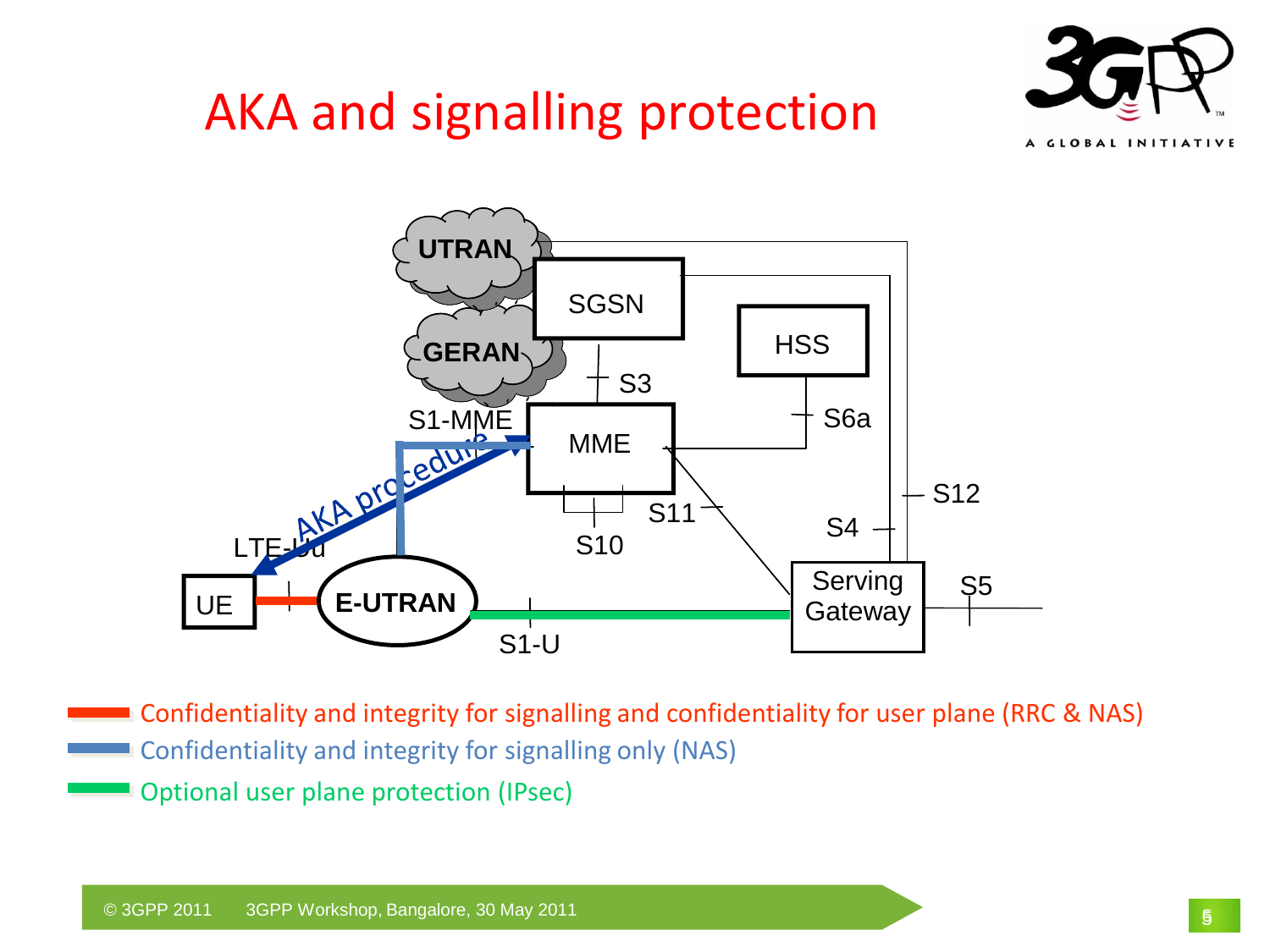

# Authentication and Key Agreement

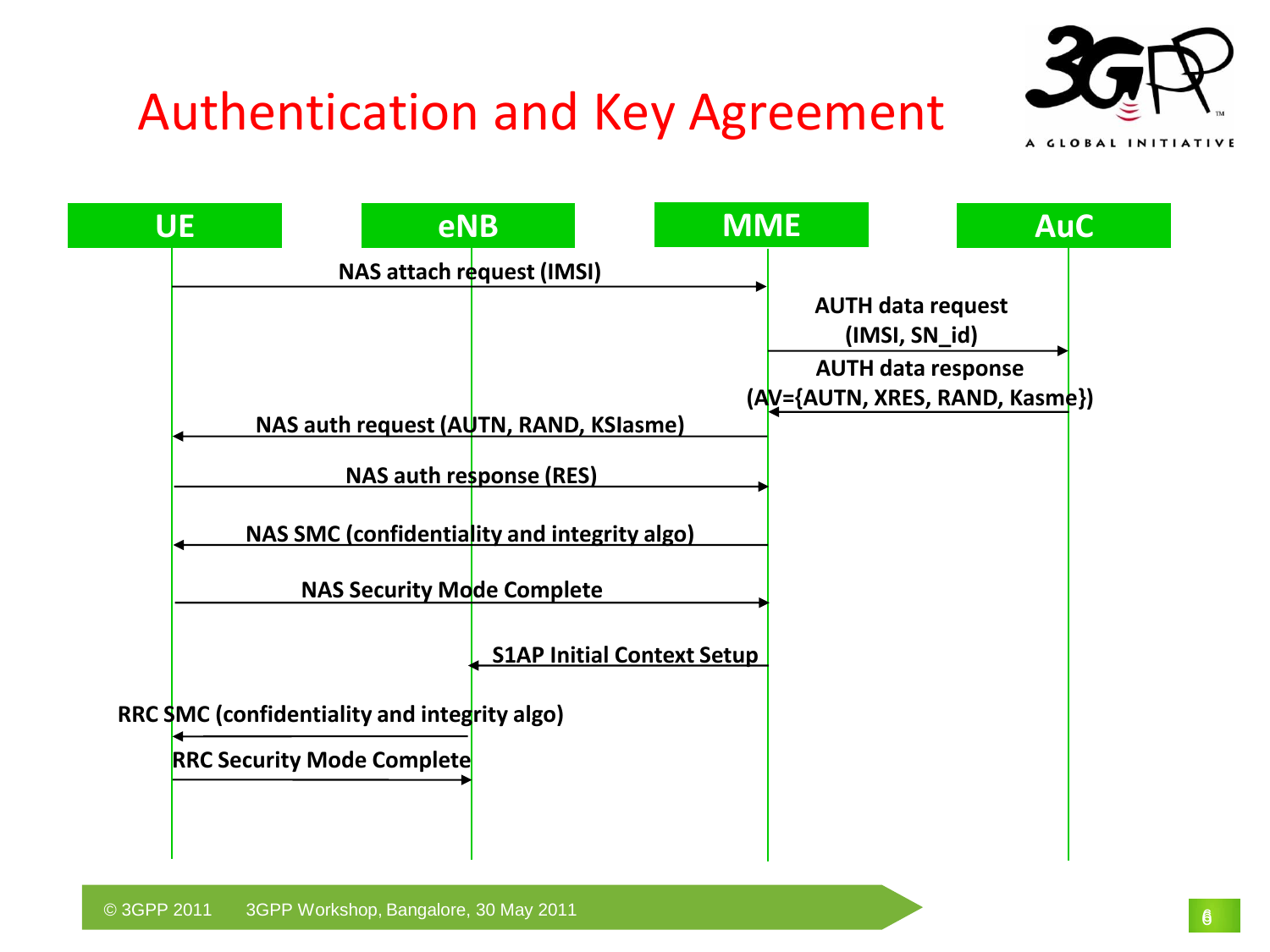

## Security Algorithms

© 3GPP 2011 3GPP Workshop, Bangalore, 30 May 2011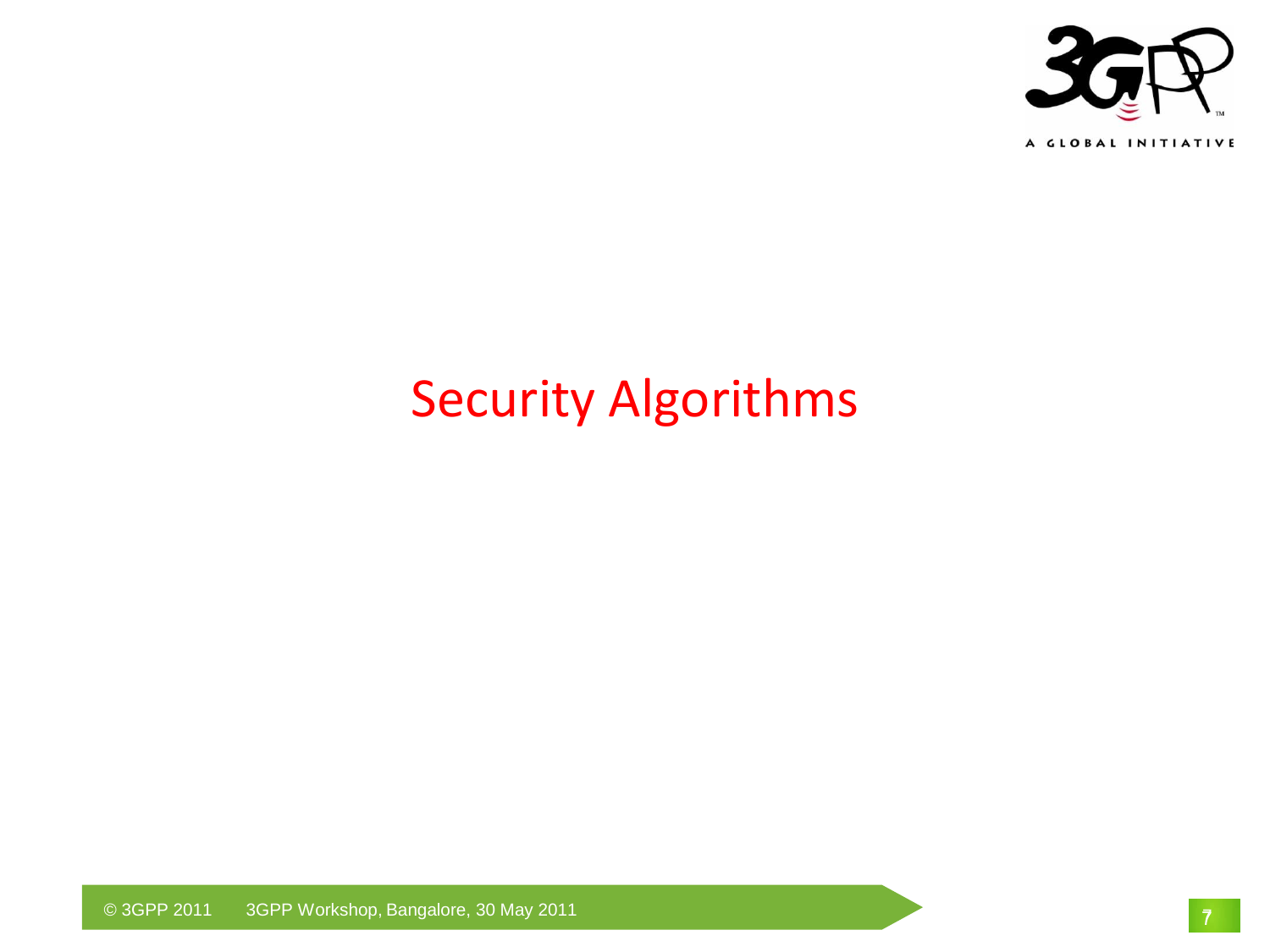



- Currently two separate algorithms specified
	- In addition to one NULL algorithm
- Current keylength 128 bits
	- Possibility to extend to 256 in the future
- Confidentiality protection of NAS/AS signalling recommended
- Integrity protection of NAS/AS signalling mandatory
- User data confidentiality protection recommended
- Ciphering/Deciphering applied on PDCP and NAS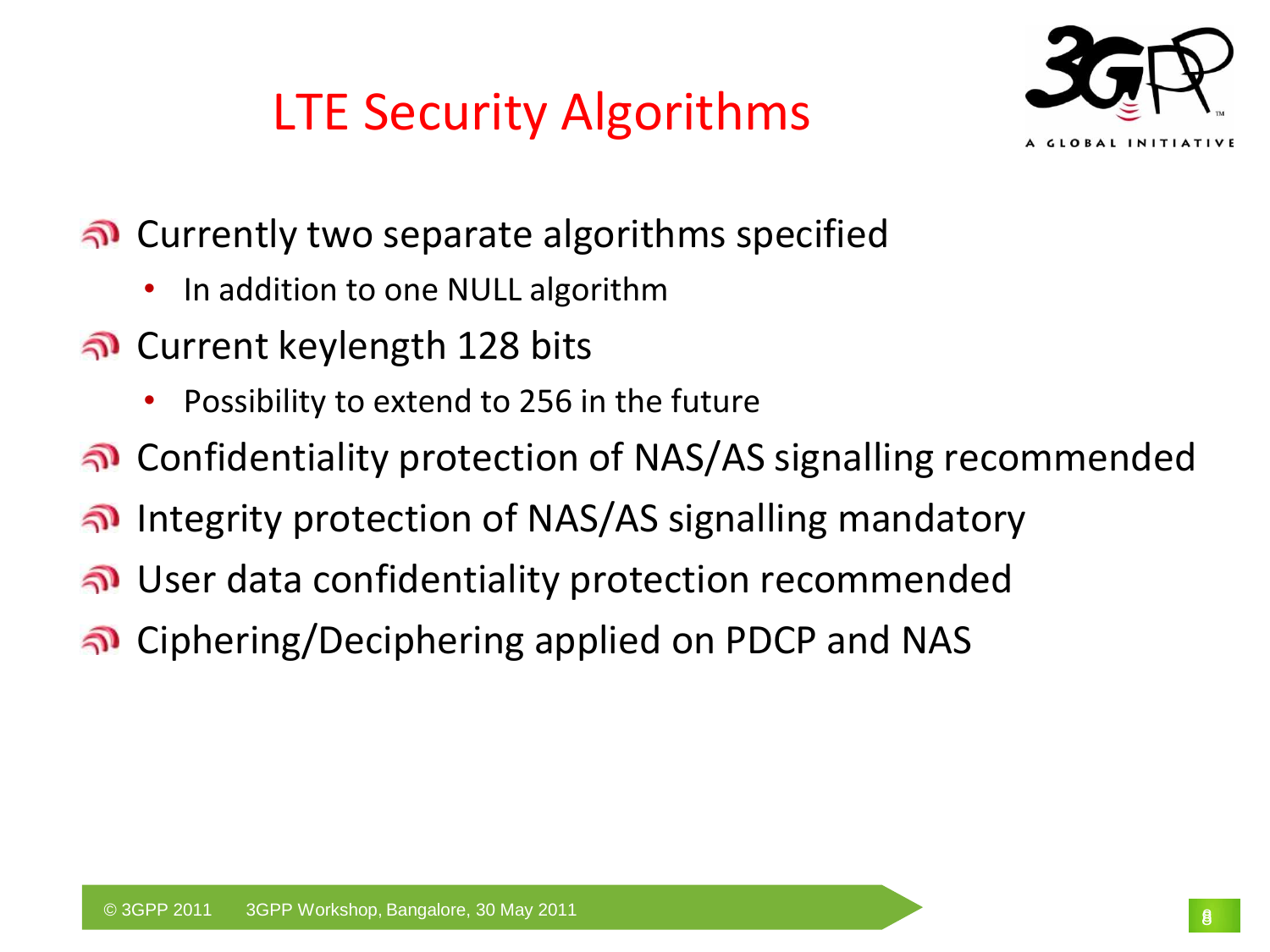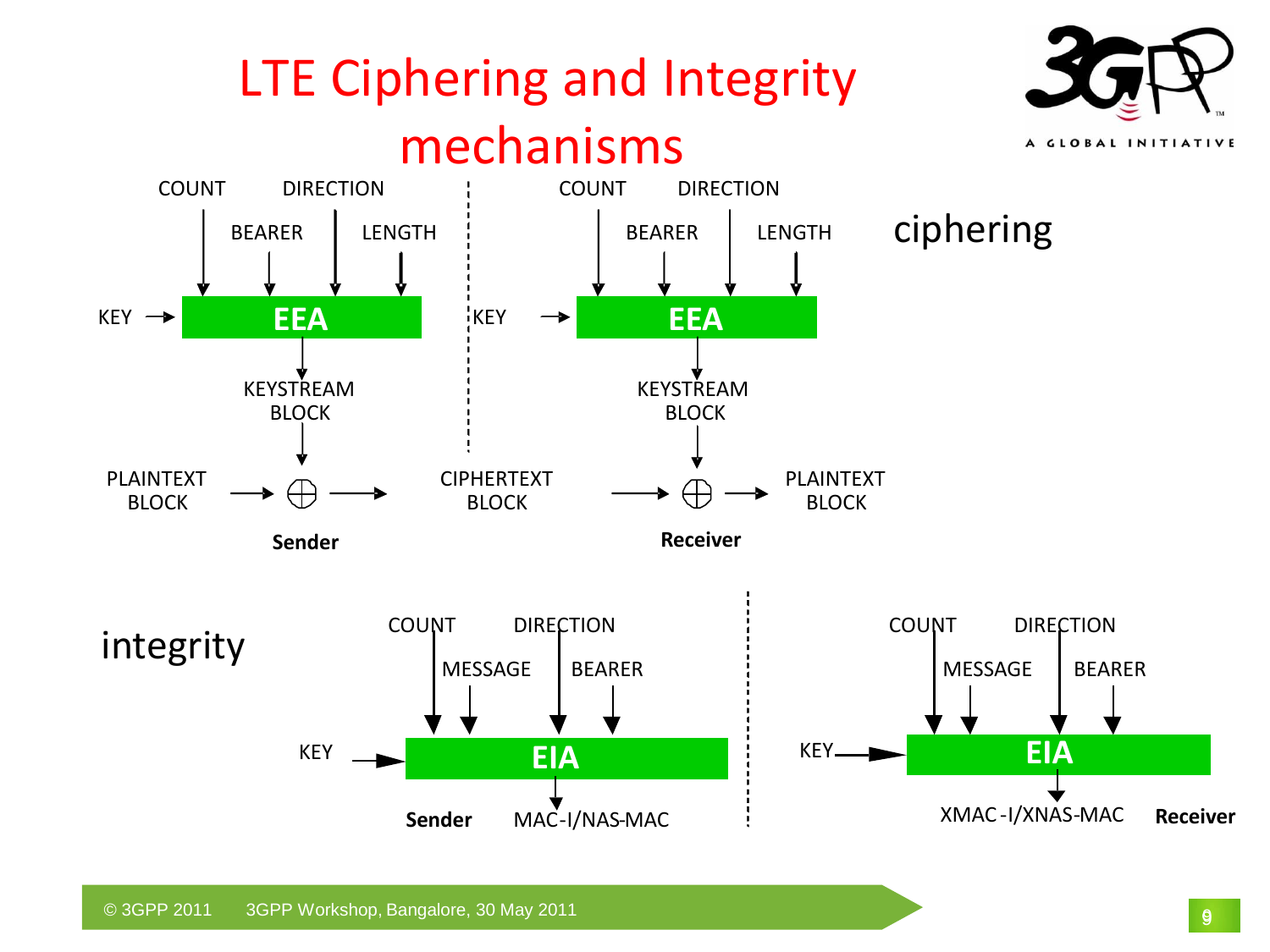# 128-EEA1/EIA1



#### Based on SNOW 3G

- stream cipher
- keystream produced by Linear Feedback Shift Register (LFSR) and a Finite State Machine (FSM)

### Different from KASUMI as possible

• selected during UMTS security design

Allows for:

- low power consumption
- low gate count implementation in hardware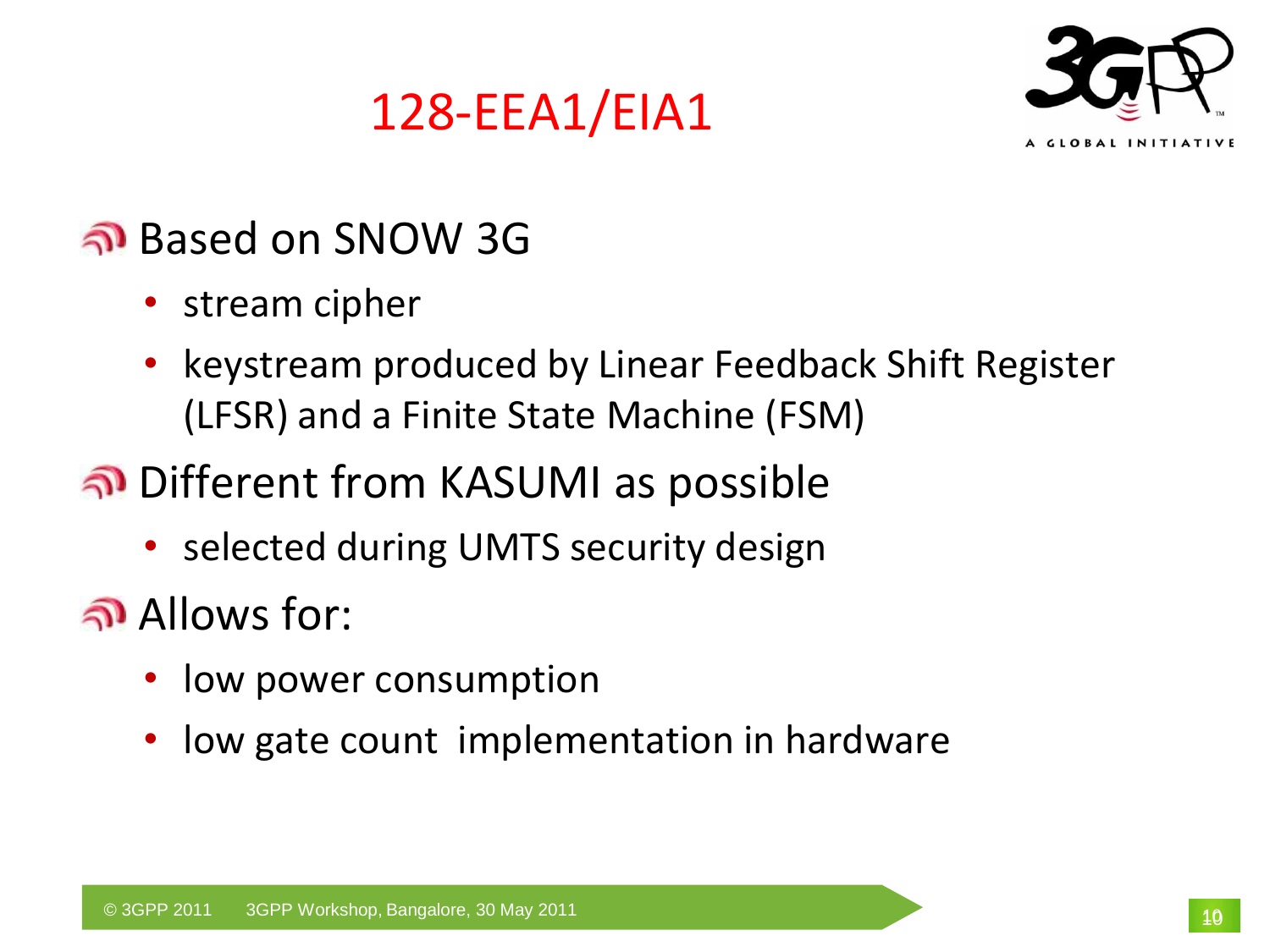# 128-EEA2/EIA2



### AES block cipher

- Counter (CTM) Mode for ciphering
- CMAC Mode for MAC-I creation (integrity)
- Different from SNOW 3G as possible
	- Cracking one would not affect the other
- Reasons why KASUMI was not re-used:
	- eNB already supports AES
		- needs to support AES for NDS/IP
	- Similarity with other non-3GPP accesses (e.g. 802.11i)
	- **Other**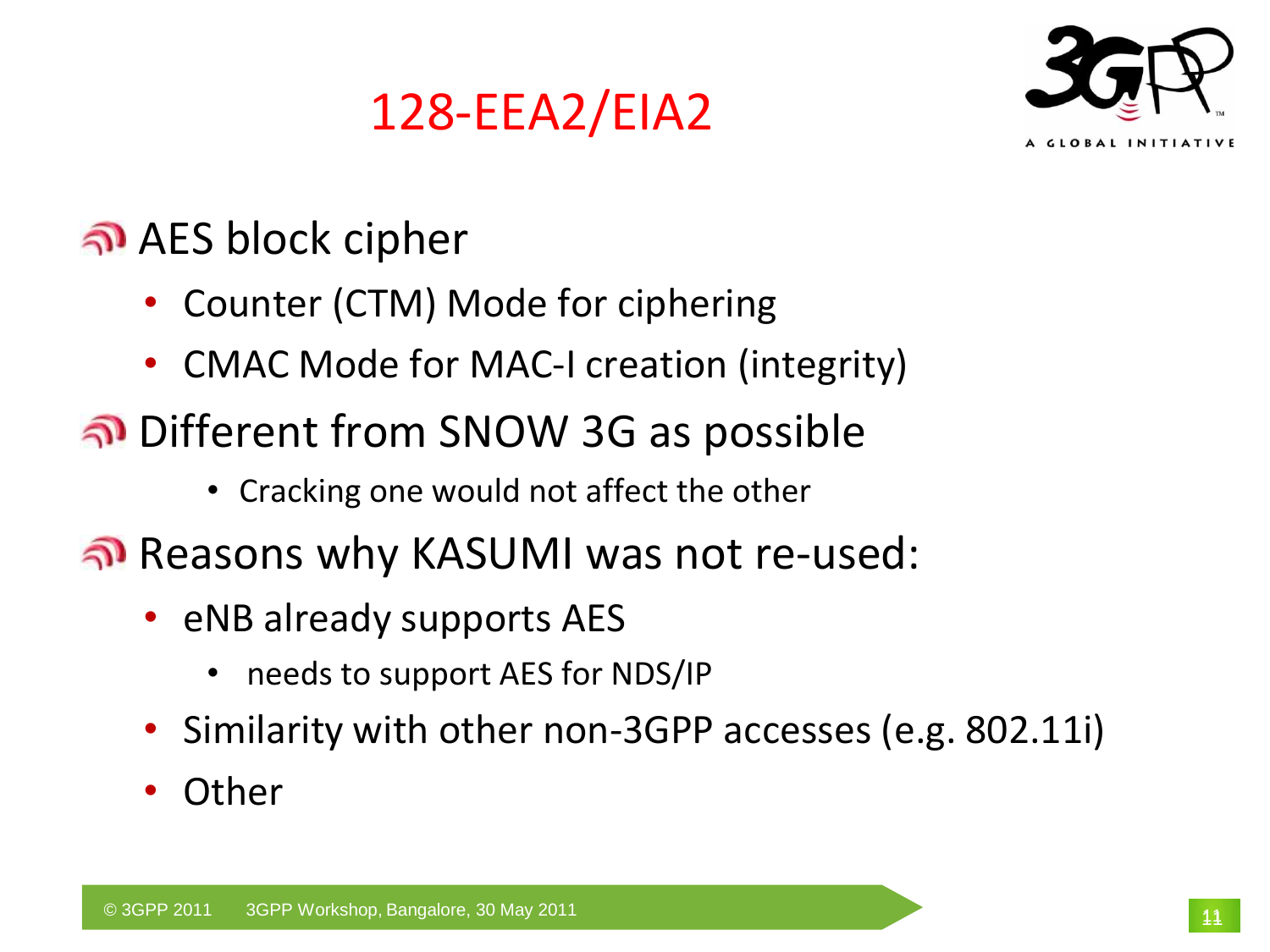



#### Based on Chinese ZUC

- stream cipher
- Three-phase evaluation ongoing
	- Public evaluation ongoing! <http://zucalg.forumotion.net/>
	- 2<sup>nd</sup> International Workshop on ZUC: June 5-6 in Beijing <http://www.3gpp.org/Call-for-Papers-Beijing-ZUC>

Network-mandatory/network-optional to be decided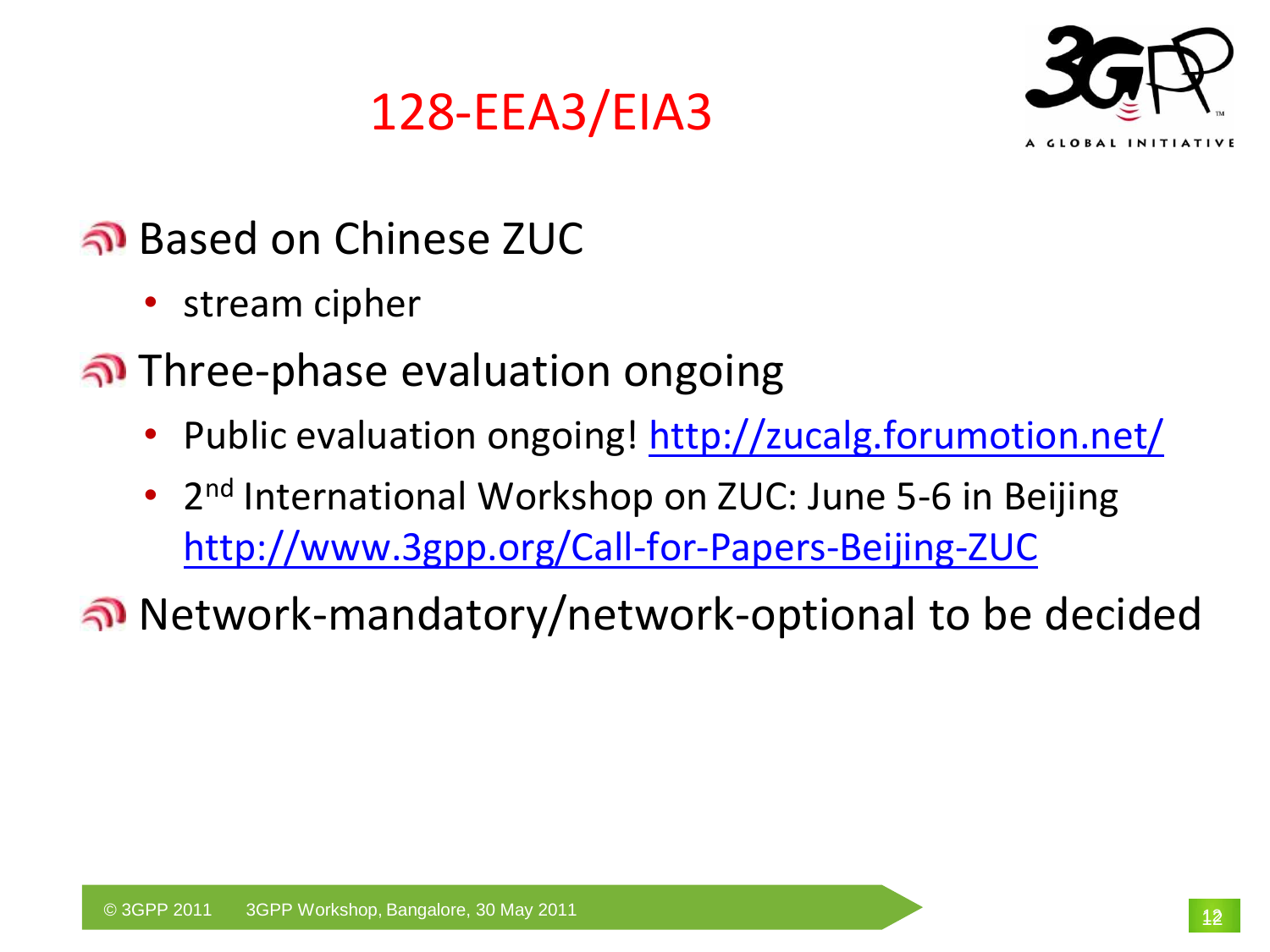

# Deeper Key hierarchy in LTE



Faster handovers and key changes, independent of AKA Added complexity in handling of security contexts Security breaches local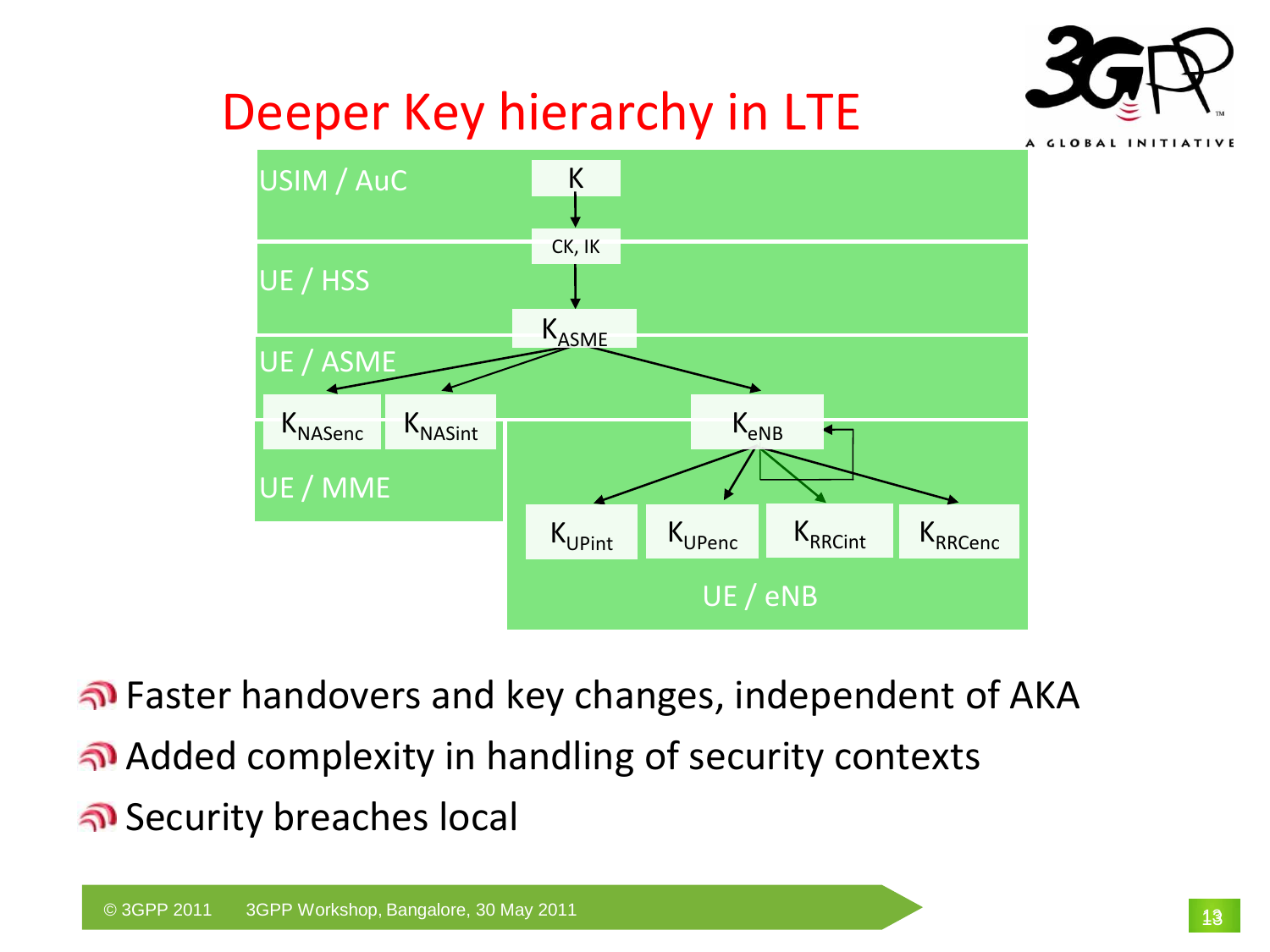

A GLOBAL INITIATIVE

## Key Derivation



Key distribution and key derivation scheme for EPS (network side), found in 33.401 Key Derivation Function (KDF) specification can be found in 33.220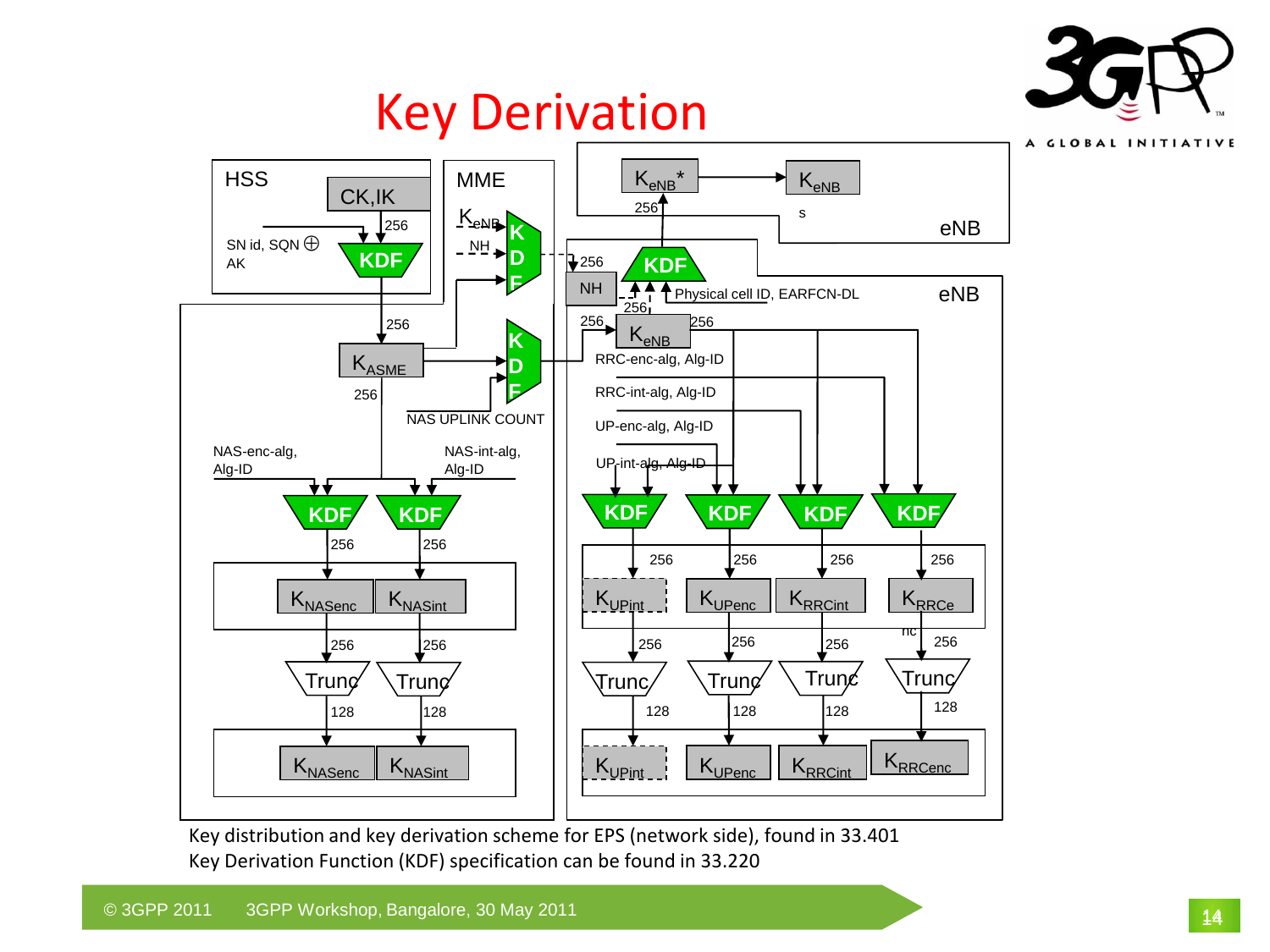

### Lawful Interception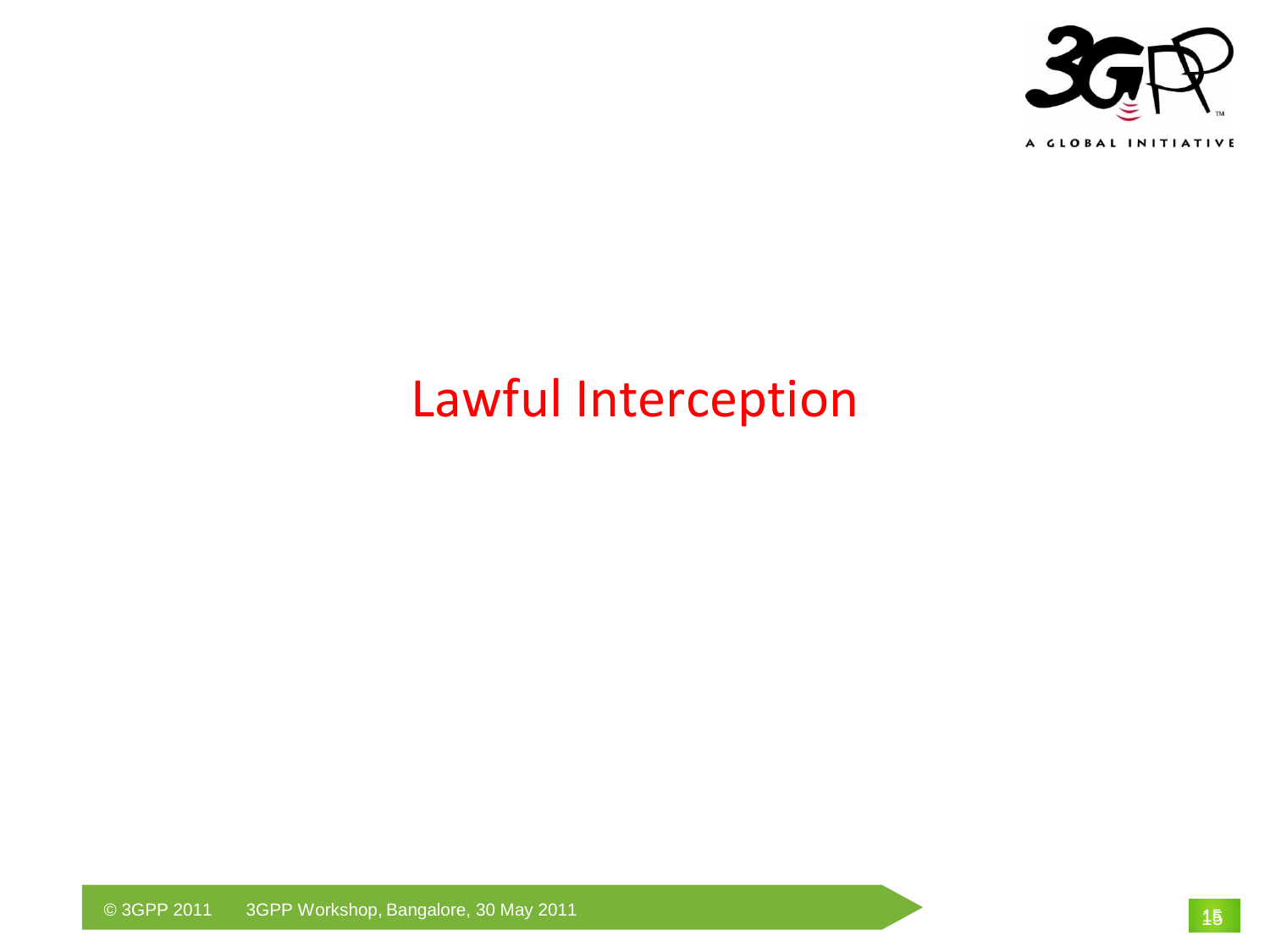# Lawful Interception in 3GPP



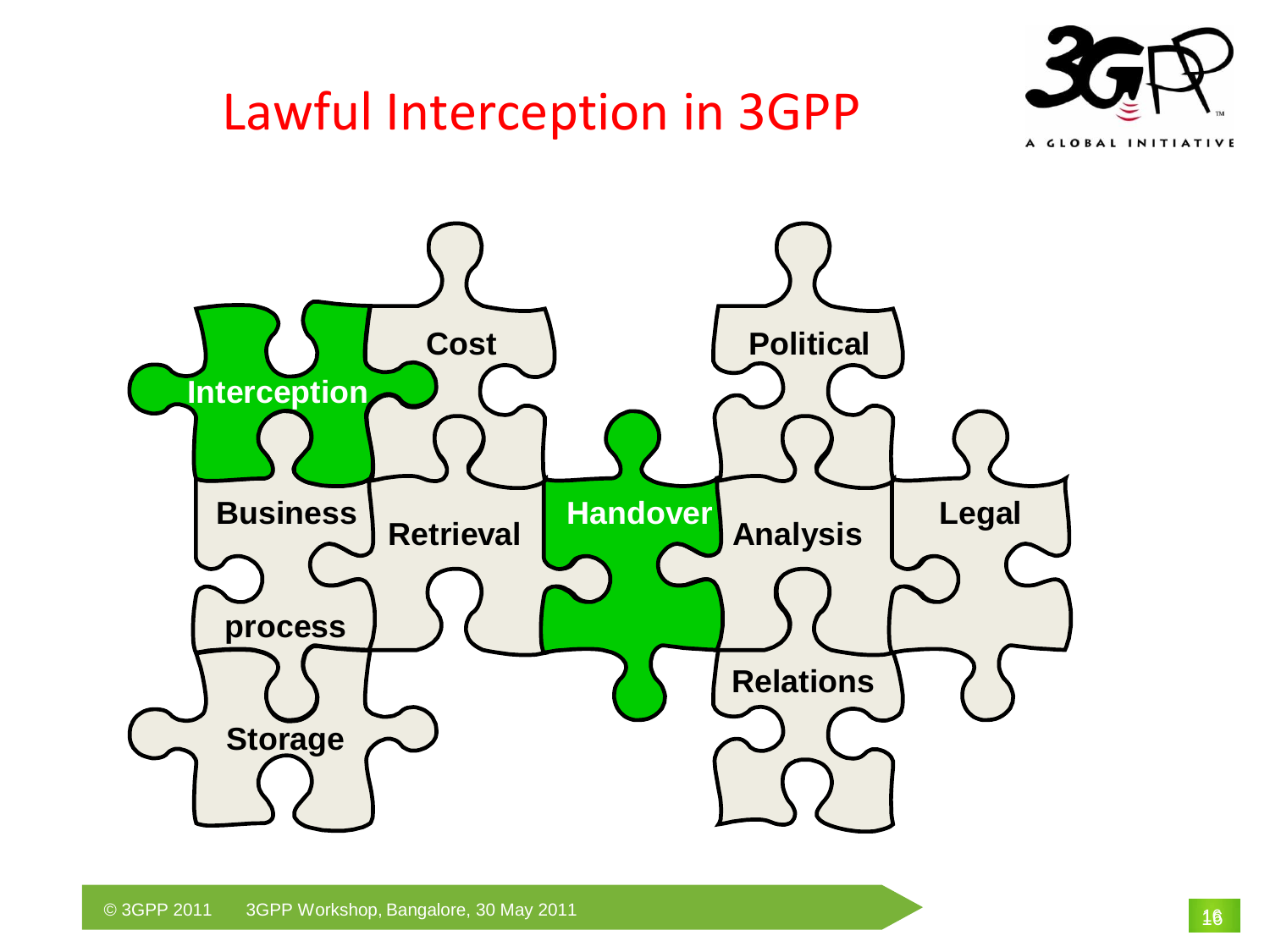# Lawful Interception in EPS



Context and mechanisms similar to case of UMTS PS

- Different core entities (ICE, Intercepting Control Elements)
- ADMF handles requests from Law Enforcement Authorities
	- target identity: IMSI, MSISDN and IMEI
- X1 interface provisions ICEs and Delivery Functions
- X2 delivers IRI (Intercept Related Information)
- X3 delivers CC (Content of Communication)
- HI1,2,3: Handover Interfaces with law enforcement
	- Convey requests for interception of targets (HI1)
	- Deliver IRI (HI2) and CC (HI3) to LEAs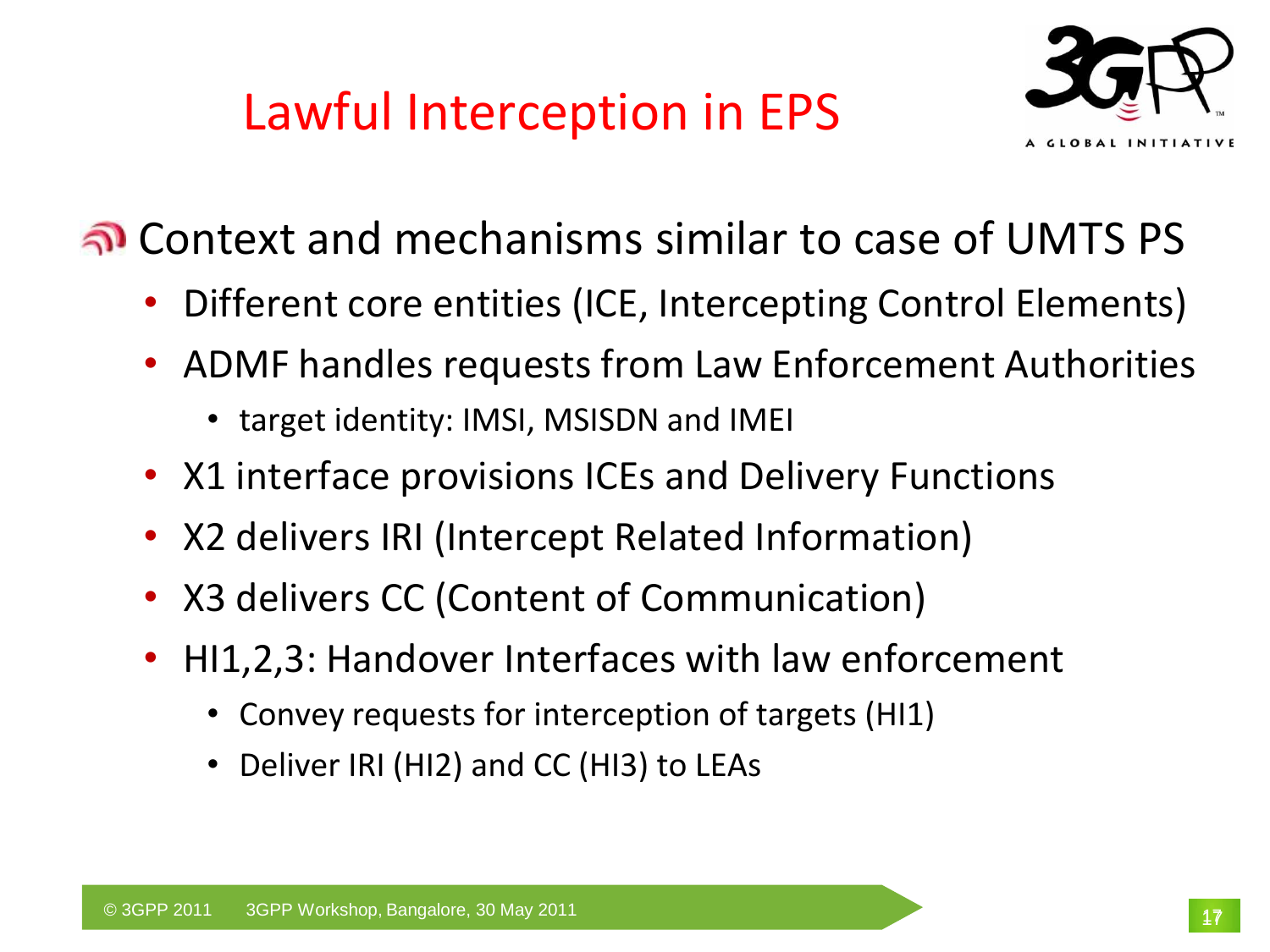

### EPS LI Architecture

A GLOBAL INITIATIVE

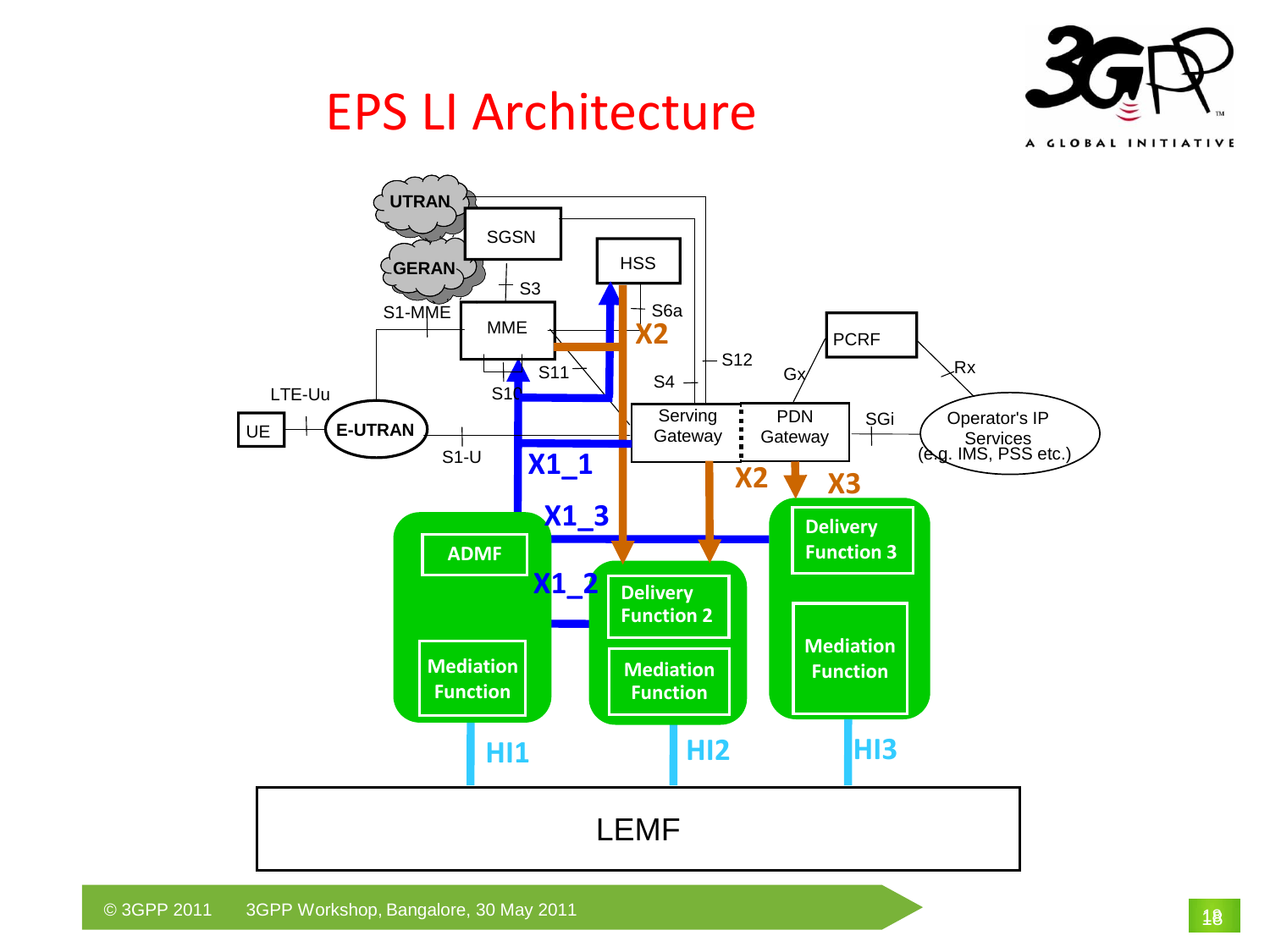

## Backhaul Security

© 3GPP 2011 3GPP Workshop, Bangalore, 30 May 2011 19<sup>19</sup>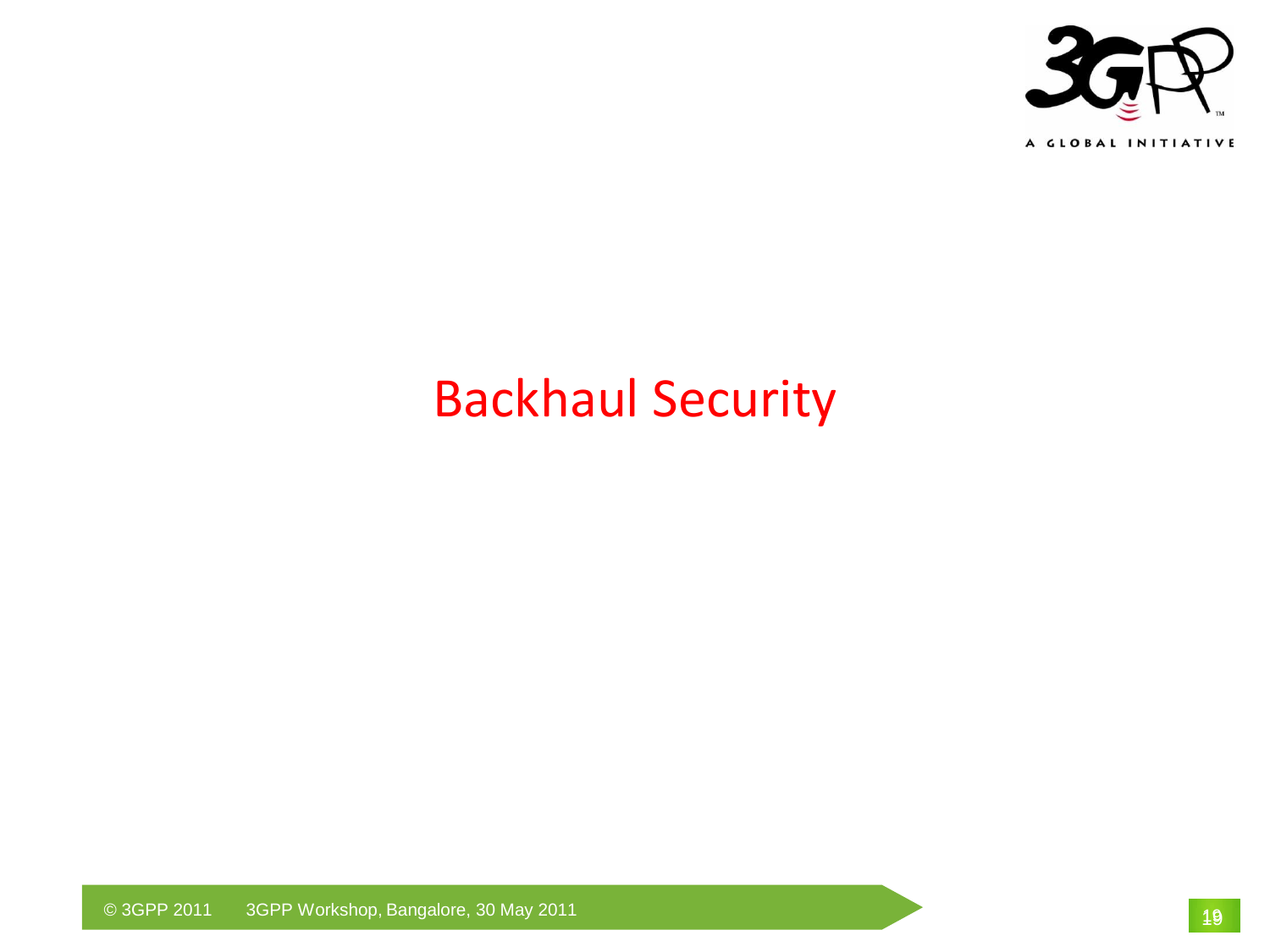# Backhaul Security



Base stations becoming more powerful

- LTE eNode B includes functions of NodeB and RNC
- Coverage needs grow constantly
- Infrastructure sharing

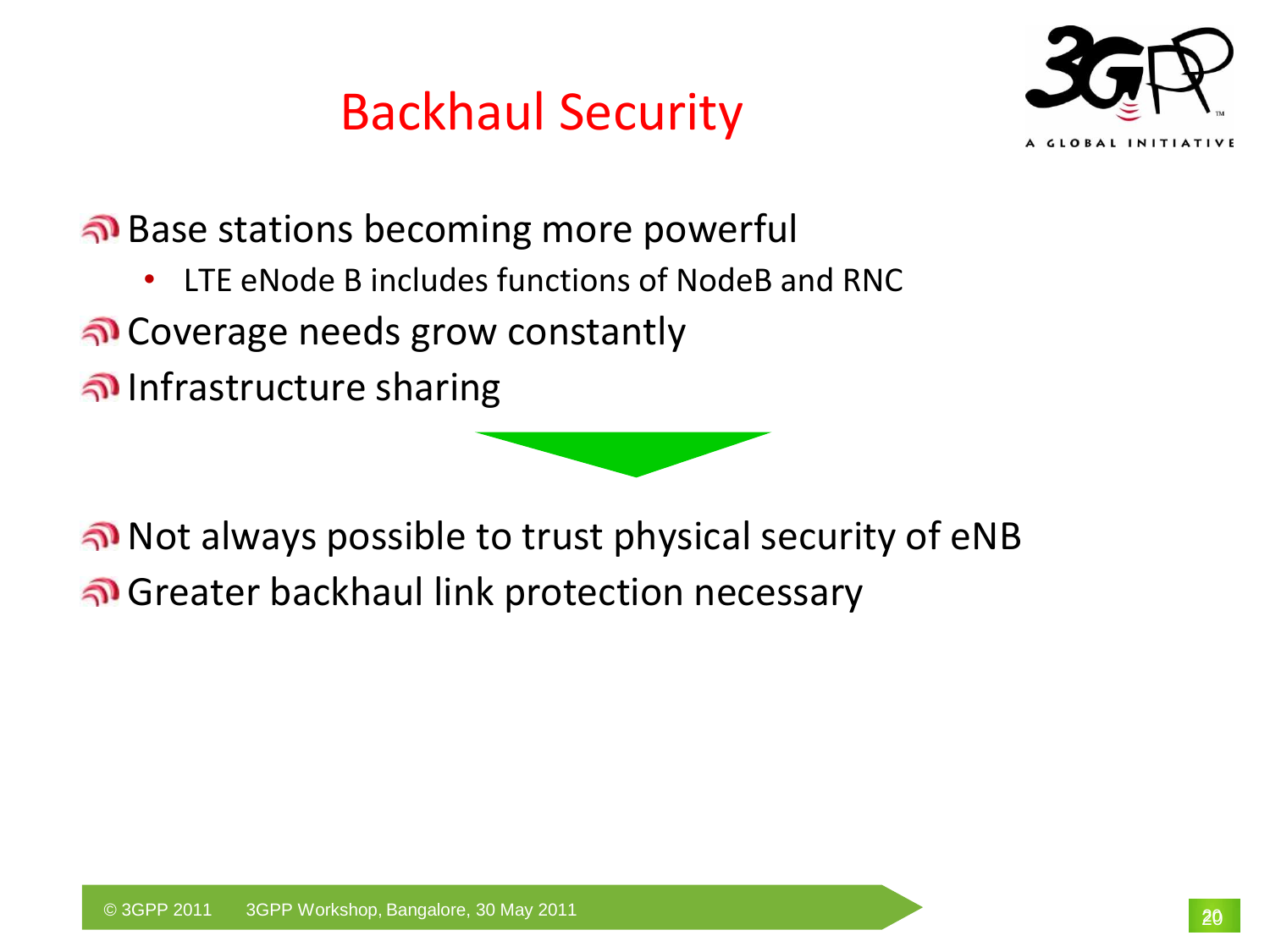# Certificate Enrollment for Base Stations





Picture from 3GPP TS 33.310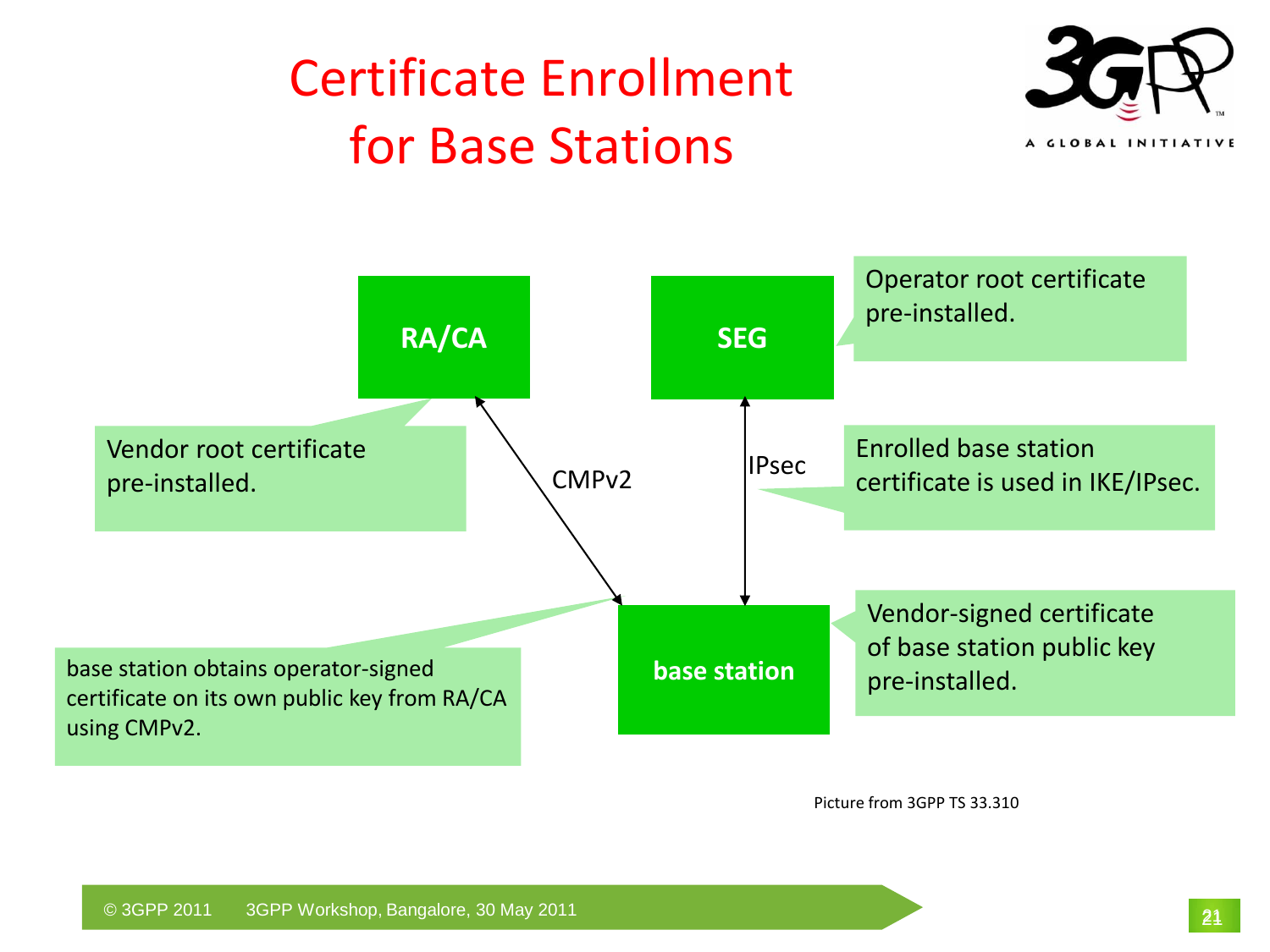

## Relay Node Security

© 3GPP 2011 3GPP Workshop, Bangalore, 30 May 2011 22222222 2022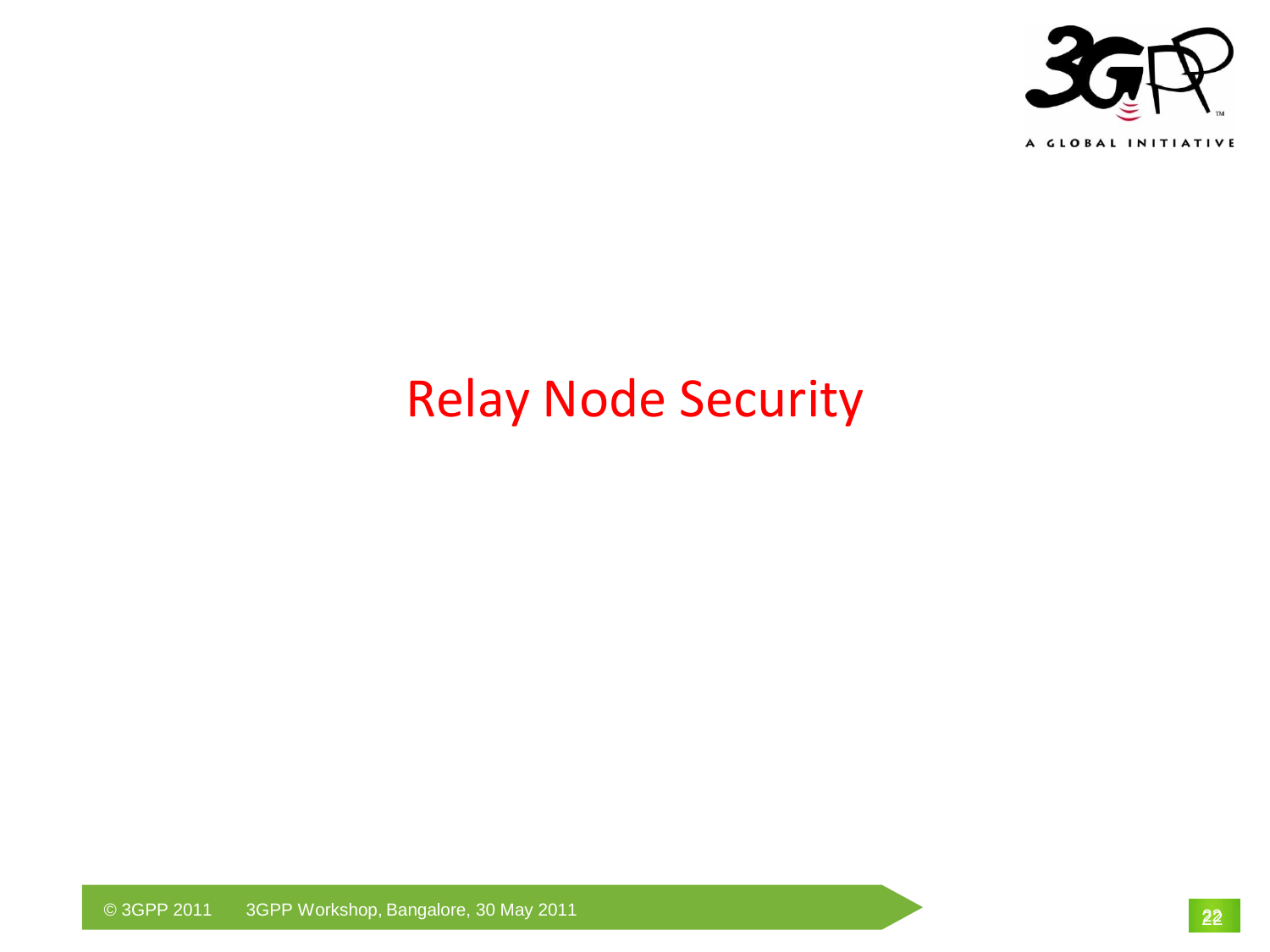# Relay Node Authentication



Mutual authentication between Relay Node and network

- AKA used (RN attach)
- credentials stored on UICC
- Binding of Relay Node and USIM:
	- Based on symmetric pre-shared keys, or
	- Based on certificates

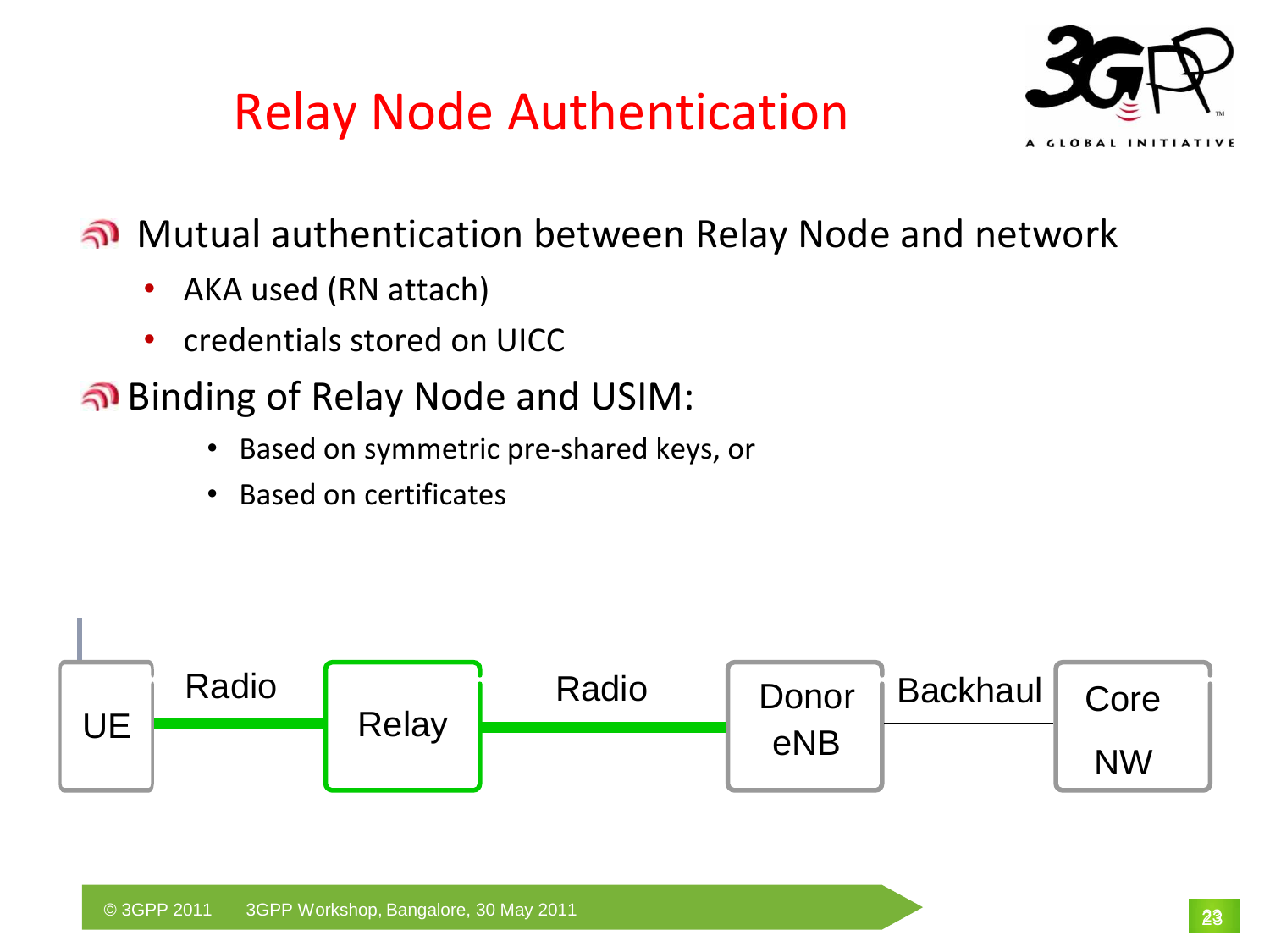Relay Node Security



Control plane traffic integrity protected

User plane traffic optionally integrity protected

Relay Node and network connection confidentiality protected

Device integrity check

Secure environment for storing and processing sensitive data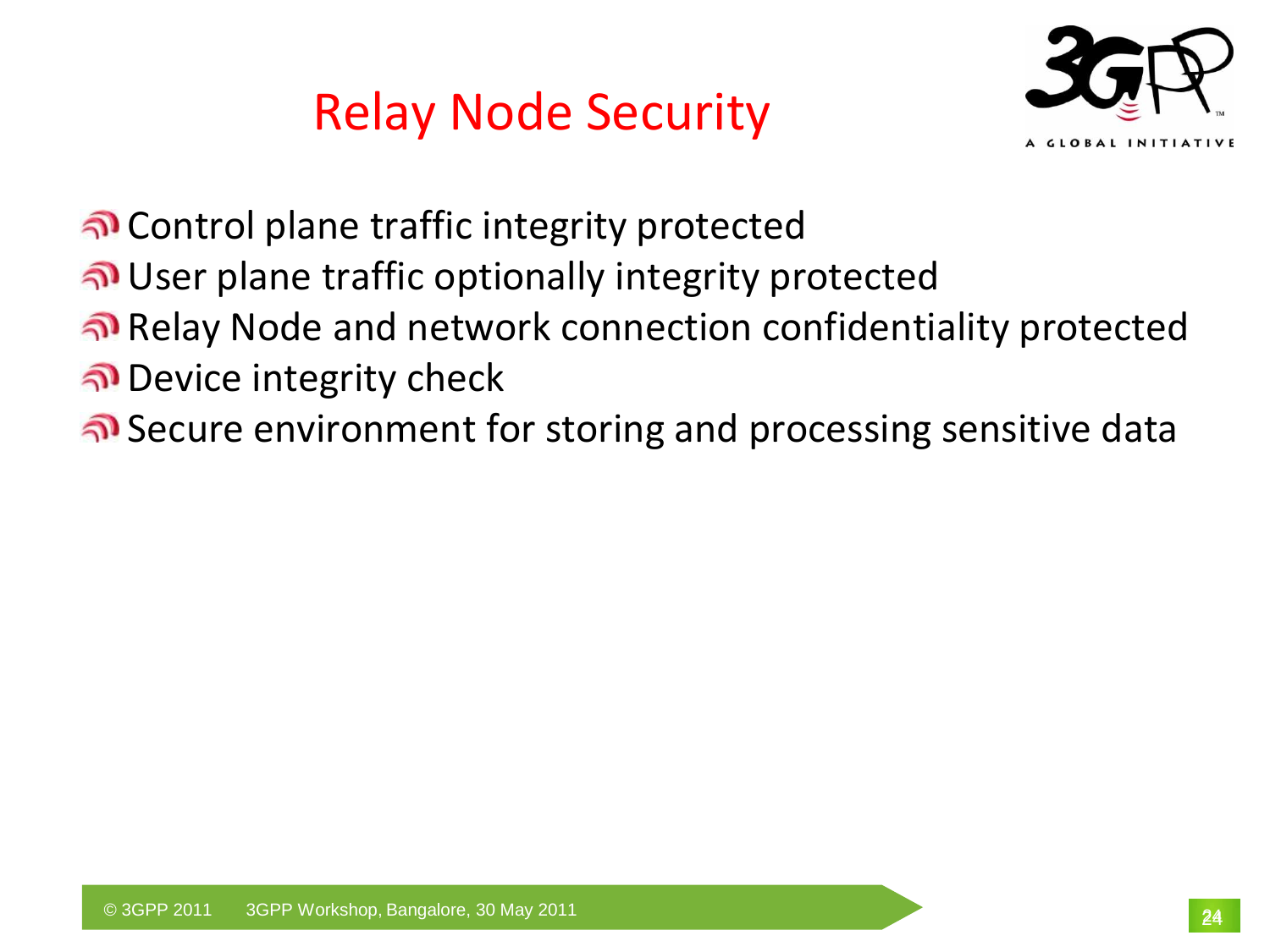# Conclusions



- LTE Security: building on GSM and UMTS Security
- <u>ெல</u> Newer security algorithms, longer keys
- Extended key hierarchy
- <u>ெல்</u> New features, addressing new scenarios
	- Backhaul Security
	- Relay Node Security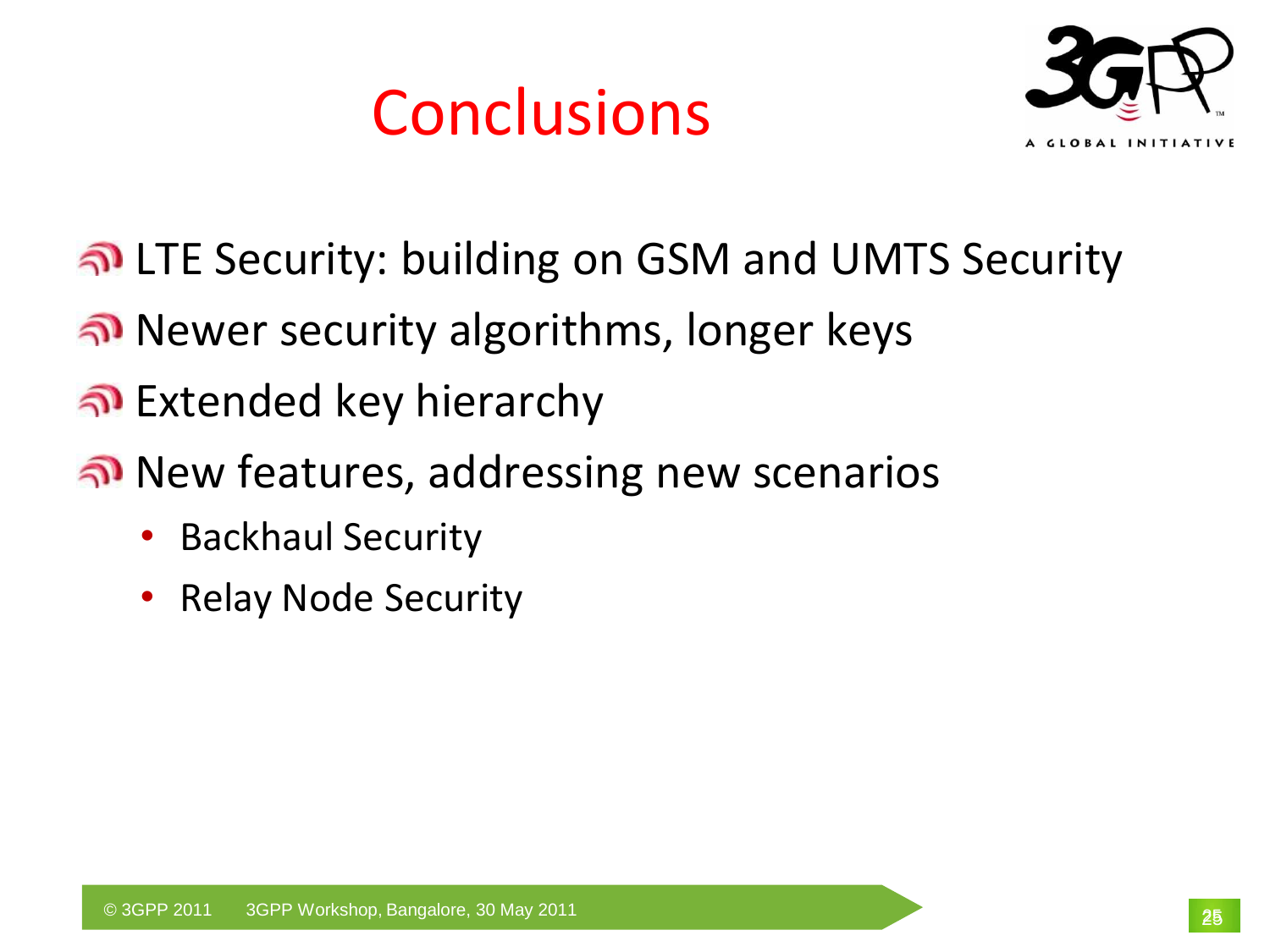# Thank You!



#### dionisio.zumerle@etsi.org

More Information about 3GPP:



**www.3gpp.org**

**contact@3gpp.org**